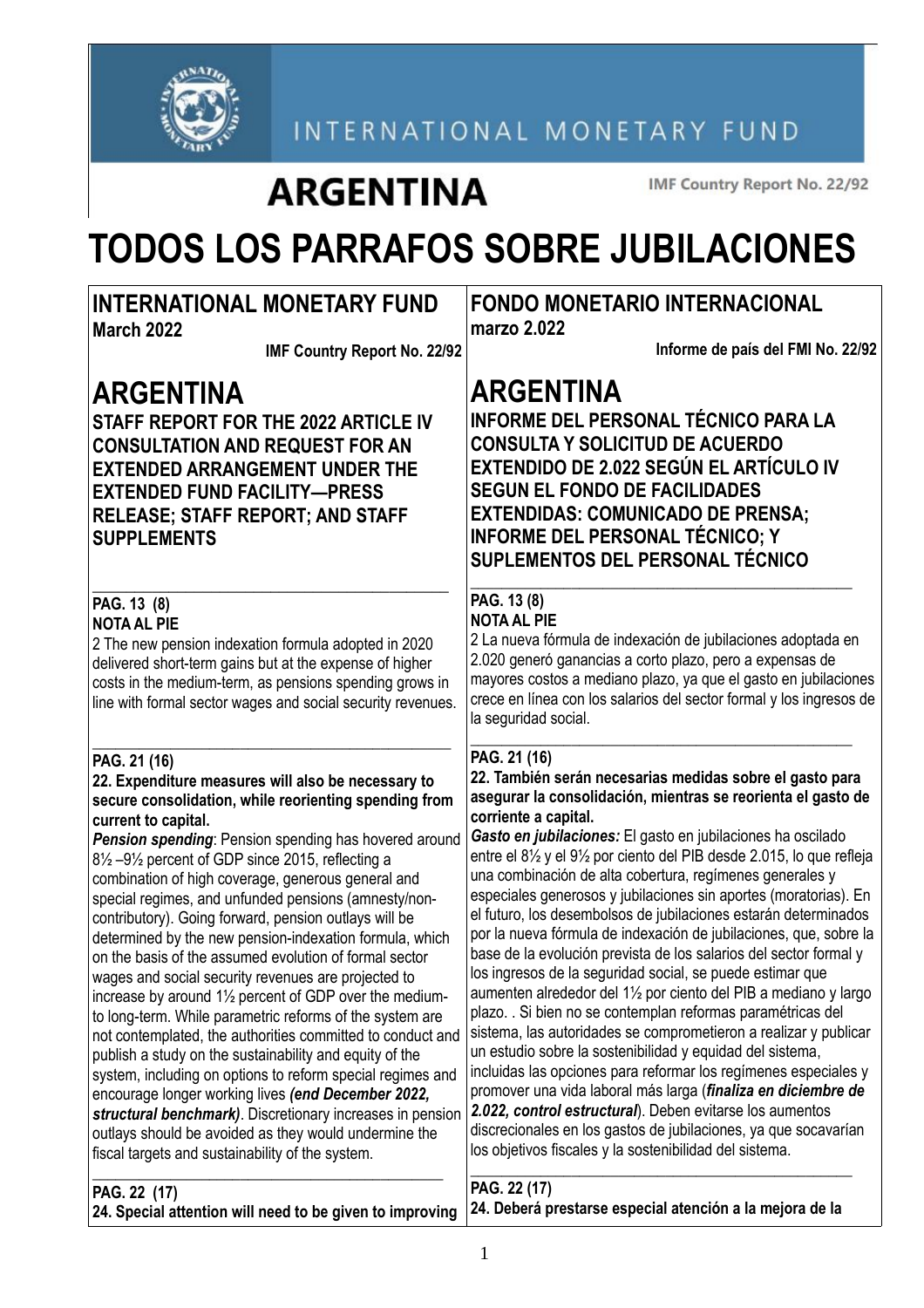**the intergenerational equity of spending**. Close to 40 percent of all federal spending in Argentina is oriented to pensions, whereas only 5 percent of federal spending goes to flagship social assistance programs (*AUH, Tarjeta Alimentar, and Progresar*) targeted to support vulnerable mothers and children. Partly reflecting these intergenerational differences in spending at the federal level, social outcomes also vary significantly across generations—54 percent of children under the age of 14 live in poverty, compared with 14 percent of the elderly. A reallocation of spending (including at the provincial level, where much of the health and education spending is executed) will be critical to ensure the young are equipped with the skills and human capital to contribute to Argentina's economic development in the context of an aging society. 10 In this regard, the sustainability of the pensions system needs to be strengthened, including through measures that improve the links between contributions and benefits and encourage labor formality and longer working lives.





**equidad intergeneracional del gasto.** Cerca del 40 por ciento de todo el gasto federal en Argentina está orientado a las jubilaciones, mientras que solo el 5 por ciento del gasto federal se destina a los programas líderes de asistencia social (*AUH, Tarjeta Alimentar y Progresar*) destinados a apoyar a madres y niños vulnerables. En parte reflejando estas diferencias intergeneracionales en el gasto a nivel federal, la siituación sociales también varía significativamente entre generaciones: el 54 por ciento de los niños menores de 14 años viven en la pobreza, en comparación con el 14 por ciento de los ancianos. Una reasignación del gasto (incluso a nivel provincial, donde se ejecuta gran parte del gasto en salud y educación) será fundamental para garantizar que los jóvenes estén equipados con las habilidades y el capital humano para contribuir al desarrollo económico de Argentina en el contexto de una sociedad que envejece. . 10 En este sentido, es necesario fortalecer la sostenibilidad del sistema de jubilaciones, incluso a través de medidas que mejoren los vínculos entre los aportes y los beneficios y fomenten la formalidad laboral y una vida laboral más larga



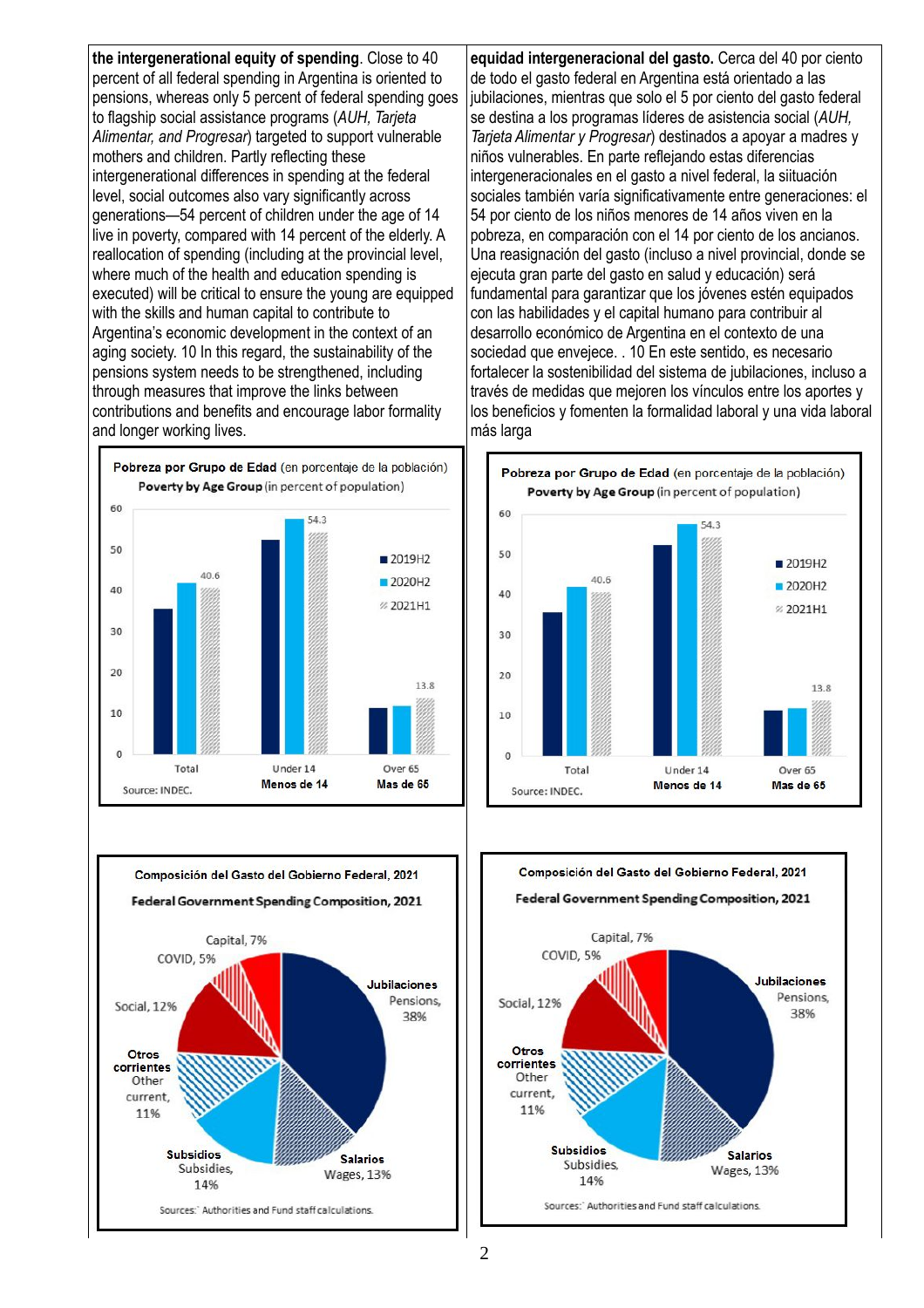#### \_\_\_\_\_\_\_\_\_\_\_\_\_\_\_\_\_\_\_\_\_\_\_\_\_\_\_\_\_\_\_\_\_\_\_\_\_\_\_\_\_\_\_\_\_ **PAG. 24 (19)** *Authorities' Views*

**26. According to the authorities, fiscal policy needs to continue to play an active role (with spending growing in real terms) in supporting the ongoing recovery and the delicate social situation.** They see significant scope for improving tax compliance, and in strengthening the government's role to address deep social and infrastructure gaps, including through higher and more efficient infrastructure and innovation spending. Given limited fiscal space, they acknowledge the importance of reducing energy subsidies and the challenges posed by the large social welfare system, including pensions. They see merits in reviewing some of the very generous special regimes, although the sustainability of the system requires measures that encourage an expansion of formal employment and a voluntary extension of working lives.

#### \_\_\_\_\_\_\_\_\_\_\_\_\_\_\_\_\_\_\_\_\_\_\_\_\_\_\_\_\_\_\_\_\_\_\_\_\_\_\_\_\_\_\_\_\_ **PAG. 40 (35)**

**Box 2. Argentina: Summary of Federal Fiscal Policies, End-2019 to End-2021**

**In 2021, additional efforts were made to temporarily boost revenues, further increase the progressivity of taxes, and address social and infrastructure gaps.** 

On the **spending side**, efforts were made to maintain social protection while expanding priority infrastructure spending (up 0.3 percent of GDP). Currently. AUH benefits 4.4 million children (up from 4.0 million in 2019) and the new food stamp program covers 2.4 million poor families. Discretionary pension adjustments during 2020 were replaced by a new pension indexation formula designed to improve the pensioners' purchasing power over the medium term.

#### \_\_\_\_\_\_\_\_\_\_\_\_\_\_\_\_\_\_\_\_\_\_\_\_\_\_\_\_\_\_\_\_\_\_\_\_\_\_\_\_\_\_\_\_\_ **PAG. 46 (41)**

#### **Box 8. Argentina: Public Expenditure Trends and Structure**

**Expenditures are highly rigid and highly skewed towards entitlements.** Argentina has one of the least flexible budgets in the LA region, arising mainly from large entitlement spending and a high share of earmarked revenues, which are mainly linked to the constitutional revenue-sharing agreements with the provinces (roughly half of domestic tax revenues are automatically distributed to provinces). Moreover, the high degree of indexation of spending to past inflation complicates the disinflation process.

**• Pensions.** Pension outlays account for 40 percent of all federal primary spending and 12 percent of provincial spending. At 10 percent of GDP in 2021, pension spending is well above the OECD average and more than double the average of other LA and EM peers. High spending results both from its extensive coverage and generous benefit levels. The ratio of pensioners to the over-65 population is

#### \_\_\_\_\_\_\_\_\_\_\_\_\_\_\_\_\_\_\_\_\_\_\_\_\_\_\_\_\_\_\_\_\_\_\_\_\_\_\_\_\_\_\_\_\_\_\_\_\_ **PAG. 24 (19)**

### *Puntos de vista de las autoridades*

**26. Según las autoridades, la política fiscal debe seguir desempeñando un papel activo (con un gasto creciente en términos reales) para apoyar la recuperación en curso y la delicada situación social.** Ven un margen significativo para mejorar el cumplimiento tributario y fortalecer el papel del gobierno para abordar las profundas brechas sociales y de infraestructura, incluso a través de un gasto en infraestructura e innovación más alto y más eficiente. Dado el espacio fiscal limitado, reconocen la importancia de reducir los subsidios a la energía y los desafíos que plantea el gran sistema de bienestar social, incluidas las jubilaciones. Ven méritos en revisar algunos de los muy generosos regímenes jubilatorios especiales, aunque la sostenibilidad del sistema requiere medidas que promuevan una expansión del empleo formal y una extensión voluntaria de la vida laboral.

#### \_\_\_\_\_\_\_\_\_\_\_\_\_\_\_\_\_\_\_\_\_\_\_\_\_\_\_\_\_\_\_\_\_\_\_\_\_\_\_\_\_\_\_\_\_\_\_\_\_ **PAG. 40 (35)**

**Recuadro 2. Argentina: Resumen de Políticas Fiscales Federales, fines de 2.019 a fines de 2.021 En 2.021, se realizaron esfuerzos adicionales para aumentar temporalmente los ingresos, aumentar aún más la progresividad de los impuestos y abordar las brechas sociales y de infraestructura.**

**Por el lado del gasto**, se hicieron esfuerzos para mantener la protección social al mismo tiempo que se expandía el gasto en infraestructura prioritaria (un 0,3 por ciento del PIB). Actualmente la AUH beneficia a 4,4 millones de niños (frente a 4,0 millones en 2.019) y el nuevo programa de tarjetas para alimentos cubre a 2,4 millones de familias pobres. Los ajustes discrecionales de jubilaciones durante 2.020 fueron reemplazados por una nueva fórmula de indexación de jubilaciones diseñada para mejorar el poder adquisitivo de los jubilados en el mediano plazo.

#### \_\_\_\_\_\_\_\_\_\_\_\_\_\_\_\_\_\_\_\_\_\_\_\_\_\_\_\_\_\_\_\_\_\_\_\_\_\_\_\_\_\_\_\_\_\_\_\_\_ **PAG. 46 (41)**

#### **Recuadro 8. Argentina: Tendencias y Estructura del Gasto Público**

**Los gastos son muy rígidos y muy sesgados hacia los derechos sociales.** Argentina tiene uno de los presupuestos menos flexibles de la región de AL, debido principalmente a un gran gasto en derechos sociales y una alta proporción de ingresos asignados, que están vinculados principalmente a los acuerdos constitucionales de reparto de ingresos con las provincias (aproximadamente la mitad de los ingresos fiscales internos se asignan automáticamente). distribuidos a provincias). Además, el alto grado de indexación del gasto a la inflación pasada complica el proceso de desinflación.

**• Jubilaciones.** Los gastos de jubilaciones representan el 40 por ciento de todo el gasto primario federal y el 12 por ciento del gasto provincial. En 2.021, con un 10 por ciento del PIB, el gasto en jubilaciones está muy por encima del promedio de la OCDE y es más del doble del promedio de los otros paises de América Latina y de los Mercados Emergentes. El alto gasto resulta tanto de su amplia cobertura como de sus generosos niveles de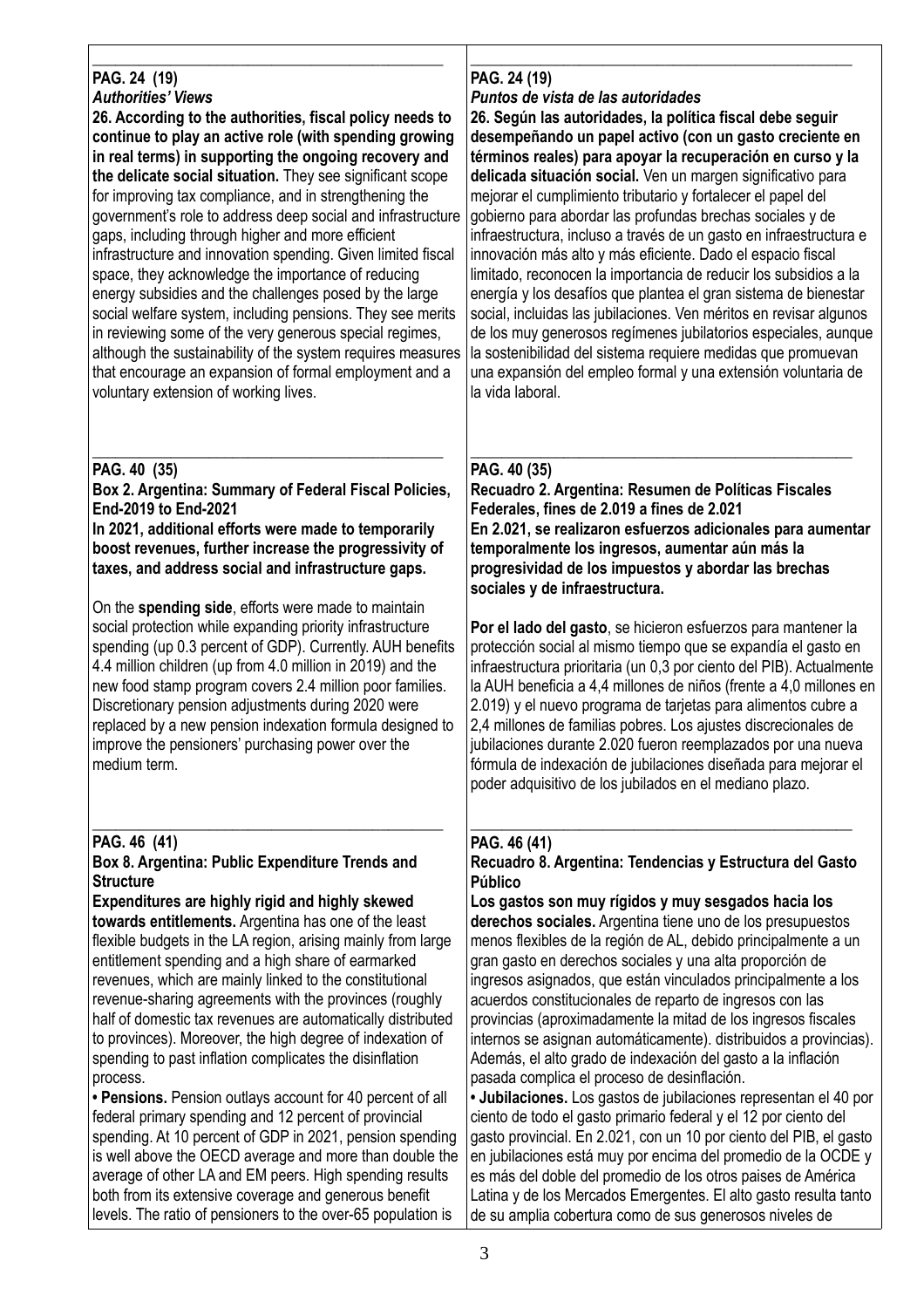140 percent, compared to 109 percent for the OECD average, due to relatively early retirement ages as well as pension amnesties that incorporated individuals with insufficient contributions into the contributory system (now 30 percent of pension spending). Replacement rates exceed 90 percent of the average wage (compared to an OECD average over 58 percent), with generous special regimes, including at the provincial level.

#### . . . . .

#### **Improving the structure of government spending**

**remains critical.** While the program envisages reorienting spending from untargeted current spending to capital spending (and PFM reforms), further efforts will be required over the medium term to reduce budget rigidities, as well as the efficiency and equity of spending. In this regard, it will be critical to improve the sustainability of the pension system and enhance the design of the revenue sharing scheme to strengthen expenditure controls at the subnational level.

#### Gasto general primario del gobierno, 2005-21  $(%$  PBI)

General Government Primary Expenditure, 2005-21 (% of GDP)



#### \_\_\_\_\_\_\_\_\_\_\_\_\_\_\_\_\_\_\_\_\_\_\_\_\_\_\_\_\_\_\_\_\_\_\_\_\_\_\_\_\_\_\_\_\_ **PAG. 113 (9)**

Buenos Aires, Argentina March 3, 2022 Ms. Kristalina Georgieva Managing Director International Monetary Fund Washington, DC 20431 Dear Ms. Georgieva. The attached Memorandum of Economic and Financial Policies (MEFP) describes the economic and social objectives and policies of the Government of Argentina from 2022–2024. Also attached is a Technical Memorandum of Understanding (TMU) that elaborates the specific objectives that we are committed to achieving under the IMF arrangement in support of our own economic plan.

beneficios. La proporción de jubilados y pensionados respecto de la población mayor de 65 años es del 140 %, en comparación con el 109 % del promedio de la OCDE, debido a edades de jubilación relativamente tempranas, así como a las moratorias de las jubilaciones que incorporaron al sistema contributivo a las personas con aportes insuficientes (ahora son el 30 % del gasto en jubilaciones). Las tasas de reemplazo superan el 90 por ciento del salario promedio (en comparación con un promedio de la OCDE de más del 58 por ciento), con generosos regímenes especiales, incluso a nivel provincial.

#### **Sigue siendo fundamental mejorar la estructura del gasto público.** Si bien el programa prevé reorientar el gasto desde el gasto corriente no focalizado hacia el gasto de capital (y las reformas de la gestión financiera pública (PFM)), se requerirán también mayores esfuerzos a mediano plazo tanto para reducir las rigideces presupuestarias, como para la eficiencia y equidad del gasto. En este sentido, será fundamental mejorar la sostenibilidad del sistema de jubilaciones y mejorar el diseño del esquema de reparto de ingresos para fortalecer los controles de gasto a nivel subnacional.

Gasto general primario del gobierno, 2005-21  $(%$  PBI)

General Government Primary Expenditure, 2005-21 (% of GDP)



#### \_\_\_\_\_\_\_\_\_\_\_\_\_\_\_\_\_\_\_\_\_\_\_\_\_\_\_\_\_\_\_\_\_\_\_\_\_\_\_\_\_\_\_\_\_\_\_\_\_ **PAG. 113 (9)**

**. . . . .**

Buenos Aires, Argentina 3 de marzo de 2.022 Sra. Kristalina Georgieva Directora general Fondo Monetario Internacional Washington, DC 20431 Estimada Sra. Georgieva, El Memorándum de Políticas Económicas y Financieras (MEFP) adjunto describe los objetivos y políticas económicas y sociales del Gobierno de Argentina para el período 2.022–2.024. También se adjunta un Memorando Técnico de Entendimiento (TMU) que elabora los objetivos específicos que nos comprometemos a lograr bajo el acuerdo con el FMI en apoyo de nuestro propio plan económico.